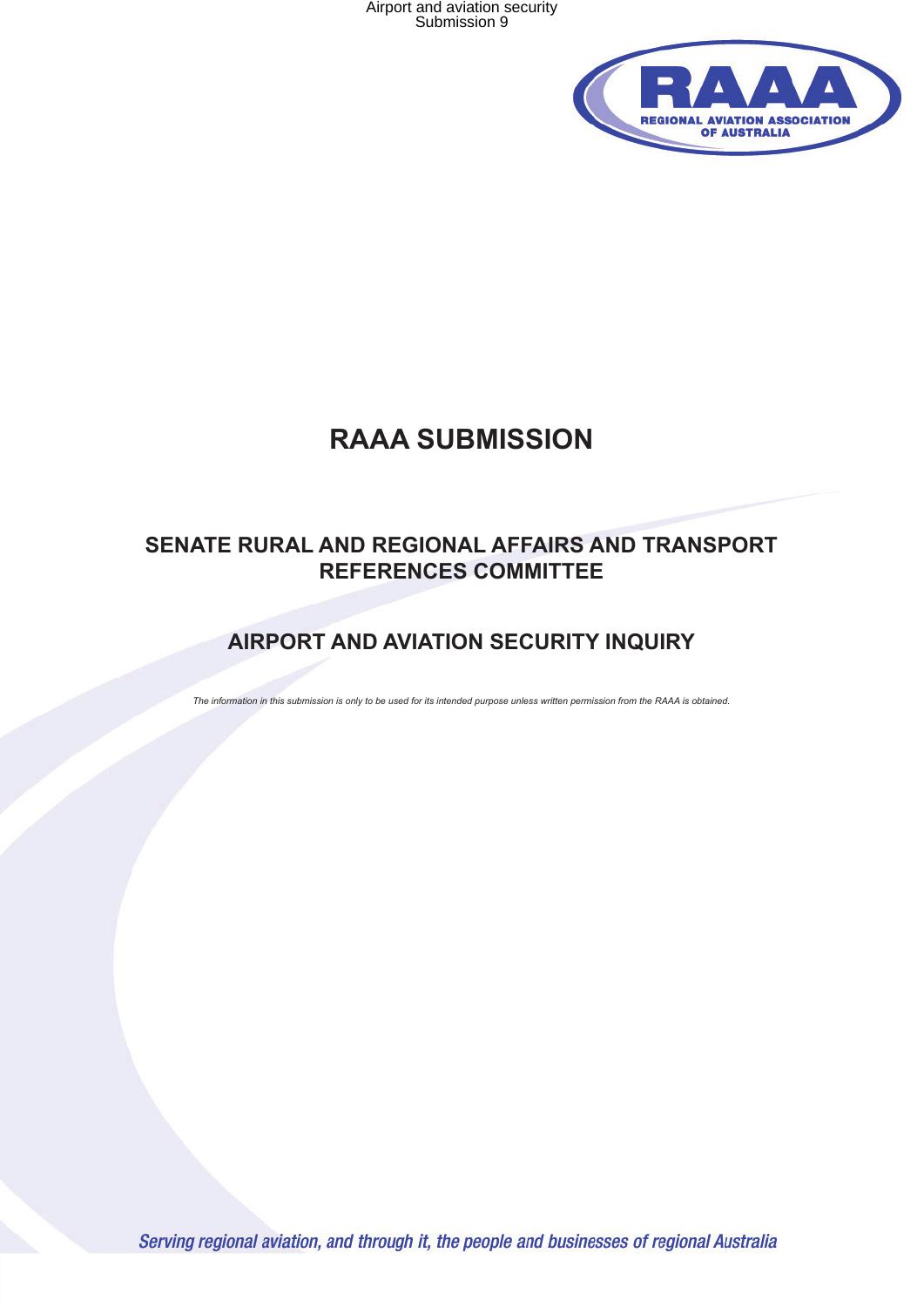

# **Table of Contents**

|      | RAAA BACKGROUND                                           |  |
|------|-----------------------------------------------------------|--|
| Ш.   | RAAA RESPONSE TO<br>AIRPORT AND AVIATION SECURITY INQUIRY |  |
| III. | <b>CONCLUSION</b>                                         |  |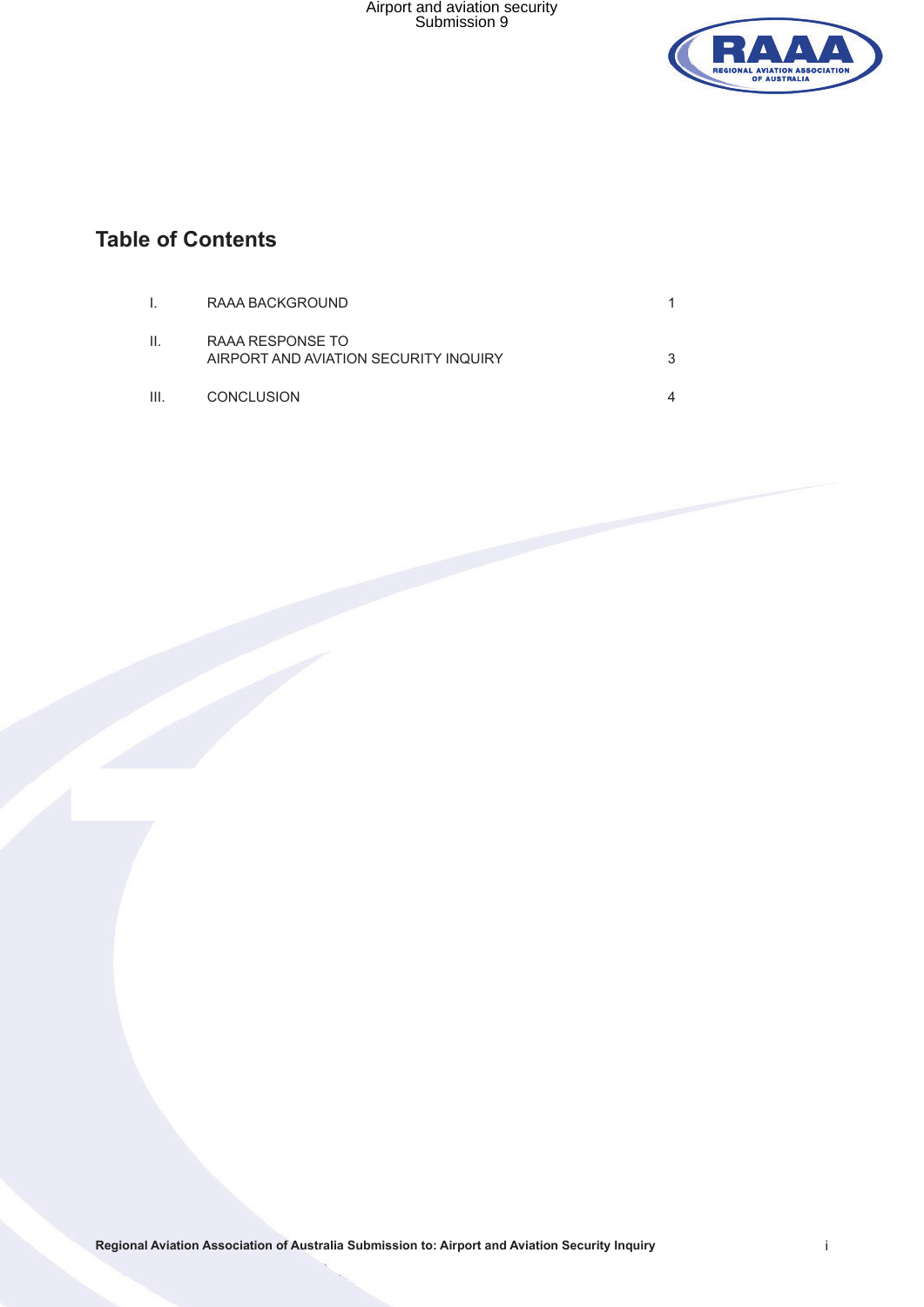

20 January 2015

Committee Secretary Senate Rural and Regional Affairs and Transport References Committee PO Box 6100 Parliament House Canberra ACT 2600

Dear Sir,

#### **RAAA SUBMISSION**

### **Senate Rural and Regional Affairs and Transport References Committee**

### **Airport and Aviation Security Inquiry**

The RAAA is pleased to provide this submission in response to the Senate Rural and Regional Affairs and Transport References Committee - Airport and Aviation Security Inquiry.

### **I. RAAA Background**

#### **The RAAA and its Members**

The Regional Aviation Association of Australia (RAAA) is a not-for-profit organisation formed in 1980 as the Regional Airlines Association of Australia to protect, represent and promote the combined interests of its regional airline members and regional aviation throughout Australia.

The Association changed its name in July 2001 to the Regional Aviation Association of Australia (RAAA) and widened its charter to include a range of membership, including regional airlines, charter and aerial work operators, and the businesses that support them.

The RAAA has 28 Ordinary Members (AOC holders) and 71 Associate/Affiliate Members. The RAAA's AOC members directly employ over 2,500 Australians, many in regional areas. On an annual basis, the RAAA's AOC members jointly turnover more than \$1.5b, carry well in excess of 2million passengers and move over 23 million kilograms of freight.

RAAA members operate in all States and Territories and include airlines, airports, freight companies, engineering and flight training companies, finance and insurance companies and government entities. Many of RAAA's members operate successful and growing businesses providing employment and economic sustainability within regional and remote areas of Australia.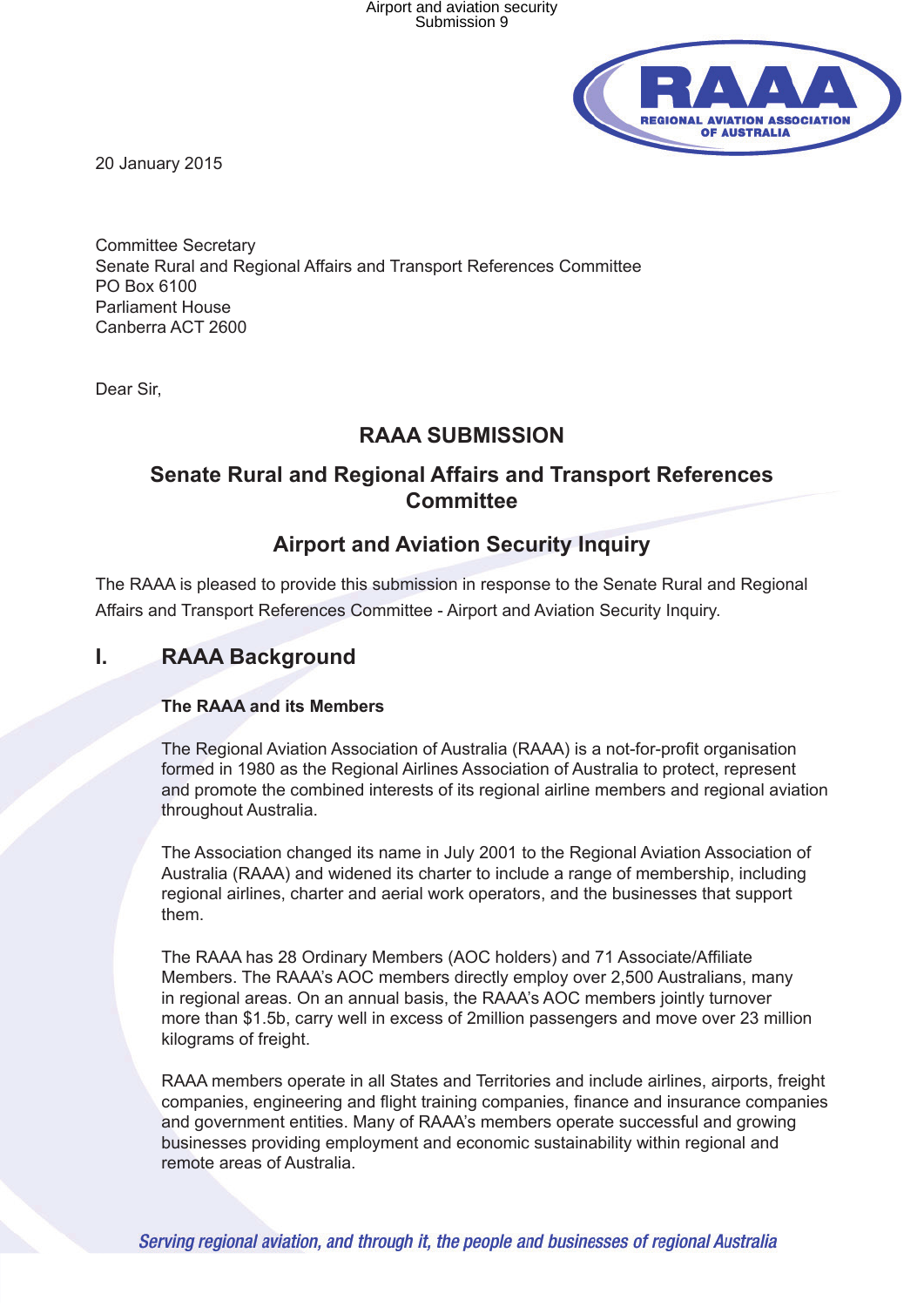

#### **RAAA Charter**

The RAAA's Charter is to promote a safe and viable regional aviation industry. To meet this goal the RAAA:

- promotes the regional aviation industry and its benefits to Australian transport, tourism and the economy among government and regulatory policy makers;
- lobbies on behalf of the regional aviation industry and its members;
- contributes to government and regulatory authority policy processes and formulation to enable its members to have input into policies and decisions that may affect their businesses;
- encourages high standards of professional conduct by its members; and
- provides a forum for formal and informal professional development and information sharing.

The RAAA provides wide representation for the regional aviation industry by direct lobbying of Ministers and senior officials, through parliamentary submissions, personal contact and by ongoing, active participation in a number of consultative forums.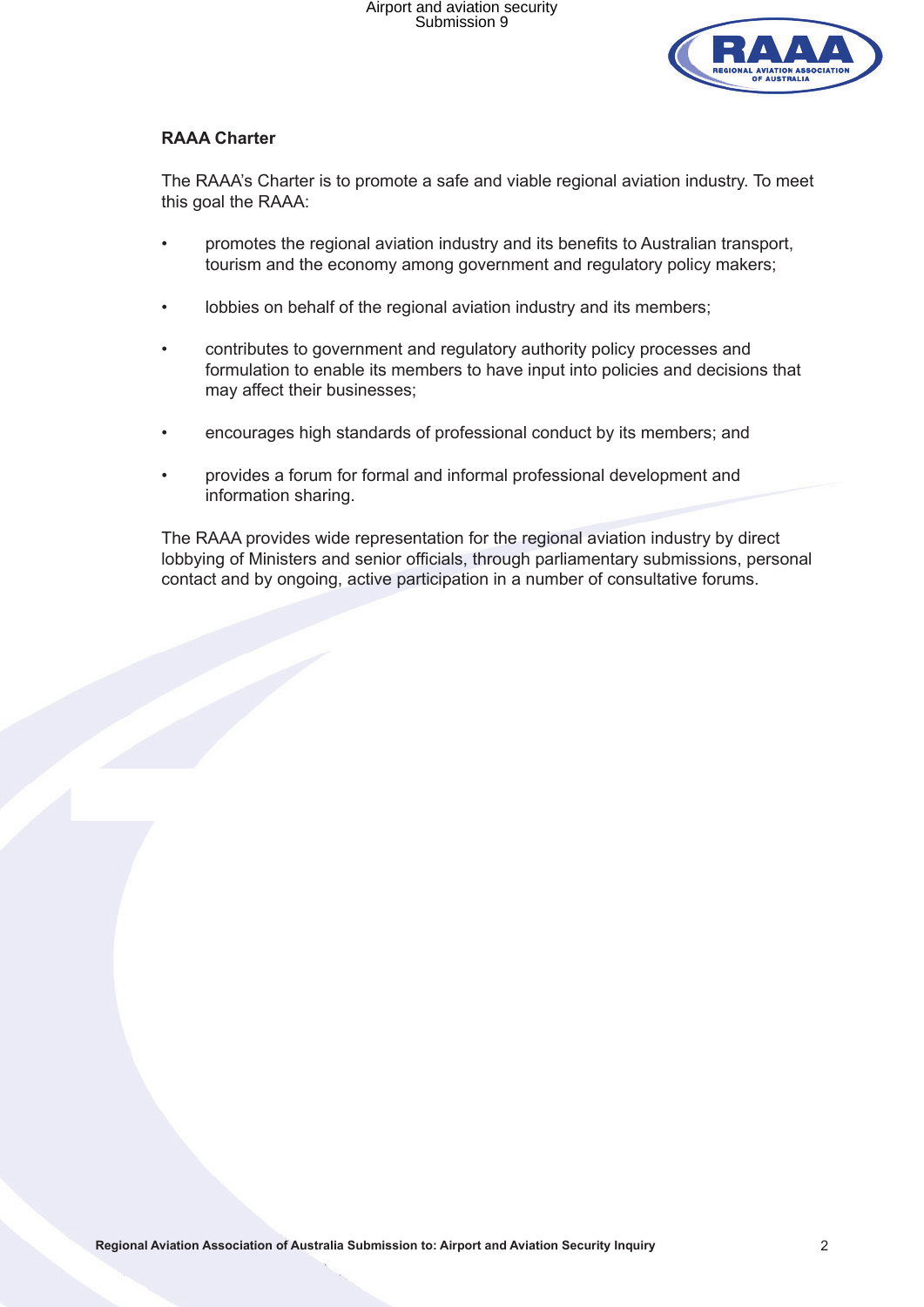

## **II. RAAA Response to Airport and Aviation Security Inquiry**

The Regional Aviation Association of Australia (RAAA) welcomes the opportunity to submit to the Committee's inquiry into Airport and Aviation Security and offers the following comments.

Aviation is the most highly regulated industry in Australia with high associated regulatory and government imposed costs. Regional aviation services are essential services underpinning the economy of many regional and remote communities.

For many years regional aviation margins have remained low with some aircraft operators providing a community service for remote communities at a loss, subsidised by either other more profitable routes or by State Government subsidies through a regulated route system.

There has been a reduction in regular air services to approximately 122 communities in the period 1984 to 2010 (BITRE statistics), some of whom relied on air services for business and medical reasons. Reliable figures are not available for the period 2010 to the present. Additionally, we estimate that between December 2005 and January 2015 fourteen (14) operators providing Regular Public Transport (RPT) services to Australian regional and remote communities have closed their doors.

Aviation security operates in a dynamic environment. As such, aviation security measures must have flexibility to allow emerging threats to be countered.

World best practice encourages that aviation security measures should be intelligence lead from high quality sources, risk assessed and outcomes based. Proscriptive legislation tends to create an inefficient one size fits all approach which has not only prevented rapid and flexible changes in response to the changing threat environment but also required expensive processes and equipment to be introduced into airports and for aircraft operators where the threat does not warrant such measures. This has resulted in a waste of limited resources for no additional security outcome thus creating an undue burden on the regional aviation industry, including operators and airports.

The regional aviation industry's limited resources must be directed to counter threats against individual operators and airports, and not wasted on countering threats that do not exist or are marginal at best.

Current aviation security regulation in Australia administered by the Office of Transport Security is changing to meet current and perceived threats. The process involves regular consultation with industry and relevant Government departments to ensure that current and future threats are mitigated commensurate with the threat. If a threat applies to a site or operator, then that entity must mitigate that threat by allocating sufficient resources to counter the threat. Limited resources must not be used on threats that do not exist.

Examples of this are the regulations relating to screening. Screening has been reviewed a number of times in the last 10 years and will be reviewed again in the near future in a process involving all relevant parties. Due to the high cost of screening, a significant amount of work has been undertaken to ensure that screening occurs in airports where the threat assessment warrants such a process.